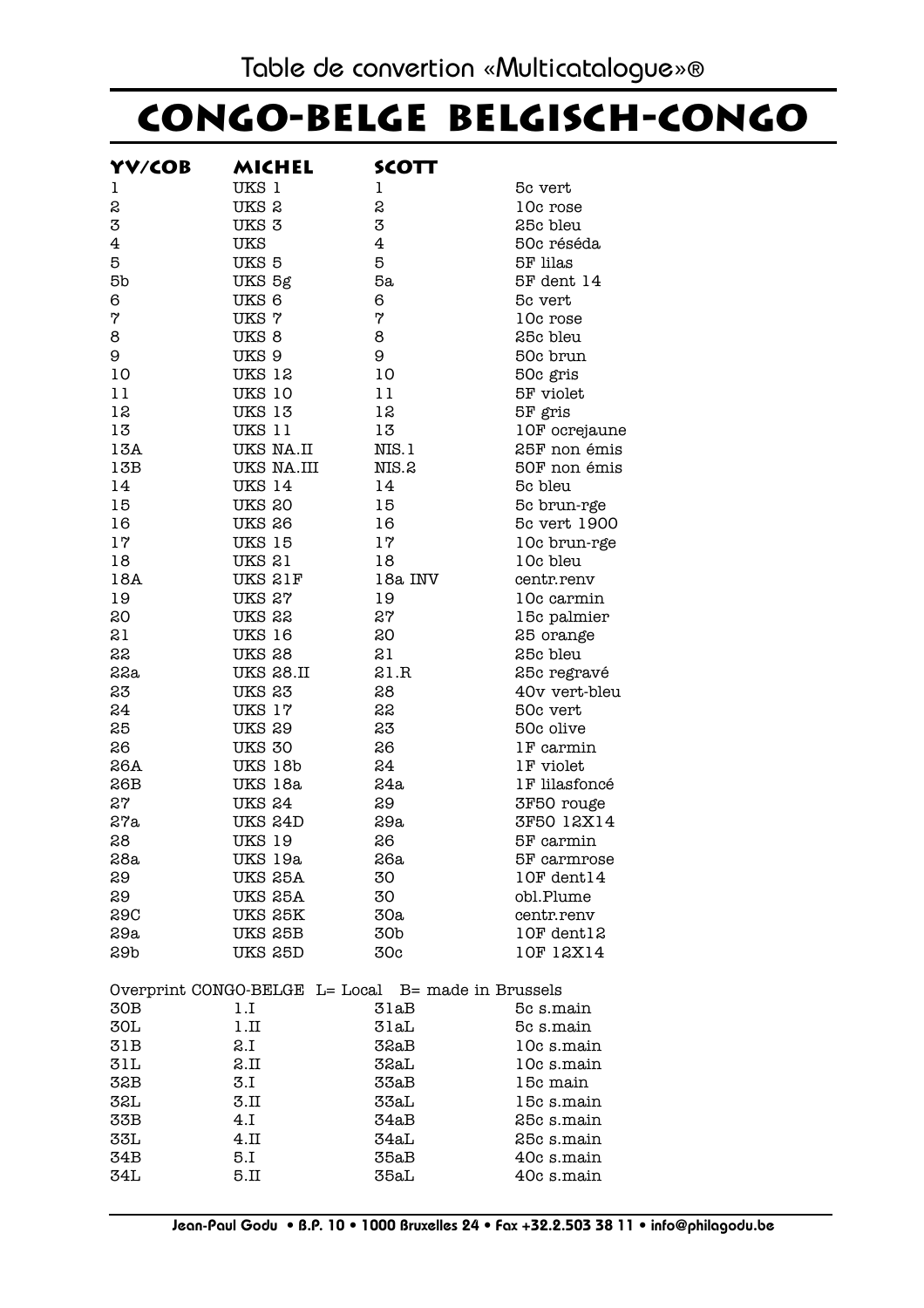#### Table de convertion «Multicatalogue»®

# CONGO-BELGE BELGISCH-CONGO

| YV/COB        | MICHEL            | SCOTT        |                 |
|---------------|-------------------|--------------|-----------------|
| 35B           | 6.I               | 36aB         | 50c S.main      |
| 35L           | 6.II              | 36aL         | 50c s.main      |
| 36B           | 7.1               | 37aB         | 1F s.main       |
| 36L           | $7.\mathrm{II}$   | 37aL         | IF s.main       |
| 37B           | 1.8               | 38aB         | 3F50 main       |
| 37L           | 8.II              | 38aL         | 3F50 main       |
| 38B           | 9.I               | 39aB         | 5F main         |
| 38L           | 9.II              | 39aL         | 5F s.main       |
| 39B           | 10I.I             |              | 10Fdent14 BXL   |
|               |                   | 40cB         |                 |
| 39L           | 10.I              | 40aL         | 10F main        |
| 39aL          | 10I.II            | 40cL         | 10 dent14main   |
| 40            | 1.III             | 31           | 5c typo         |
| 41            | 2.III             | 32           | 10c typo        |
| 42            | 3.III             | 33           | 15c typo        |
| 43            | 4N.III            | 34R          | 25cT.II typo    |
| 43a           | 4.III             | 34           | 25c typo        |
| 44            | 5.III             | 35           | 40c typo        |
| 45            | 6.III             | 36           | 50c typo        |
| 46            | $7. \mathrm{III}$ | 37           | 1F typo         |
| 47            | 8.III             | 38           | 3F50 typo       |
| 48            | 9.III             | 39           | 5F typo         |
| 49            | 10.III            | 40           | 10F dent12 ty   |
| 49a           | 10I.III           | 40a          | 10F d.14 typo   |
| 50            | 11                | 41           |                 |
|               |                   |              | 5c vert         |
| 50/53         | 11/14             | 41/44        | 4 val Unilingue |
| 51            | 12                | 42           | 10c carmin      |
| 52            | 13                | 43           | 15c Palmier     |
| 53            | 14                | 44           | 50c olive       |
| 54/63         | 15/24             | 45/59part    | 10Val 1910      |
| 64/71         | 25/32             | $45/62$ part | 8 val 1915      |
| 64PC          | 25HB              | 60a          | 5c pan.carnet   |
| 65PC          | 26HB              | 61b          | 10c pan.carnt   |
| 66PC          | 27HB              | 48a          | 15c pan.carnt   |
| 67PC          | 28HB              | 62a          | 25c pan.carne   |
| 72/80         | 33/41             | B1/9         | Croix Rge 18    |
| 85/90         | 46/51             | 64/69        | 6 val.récup     |
| 85/94         | 46/55             | 64/73        | 1921 10 val     |
| 85A           |                   |              | 5c sur N.44     |
| <b>86A-ER</b> | 56A               |              | 10/5c 1915      |
| 87A           |                   |              | 15c surN.45     |
| 87B           |                   |              | 15c sur le 52   |
| 87Cu          | 48K               | 66Inv        | 15/50c renversé |
| <b>89A.Er</b> |                   |              | 30/10c 191      |
| 90A.Er        |                   |              |                 |
|               |                   |              | 50/25c 1915     |
| 91            | 52                | 70           | 1921/1F         |
| 91A           | 52F               | 70a          | 1921/1FTypo     |
| 91B           |                   |              | 1921/1FTyp.Pr   |
| 92            | 53                | 71           | 1921/3F         |
| 93            | 54                | 72           | 1921/5F         |
| 93A           | 54F               | 72on39       | 1921/5Ftypo     |
| 93B           |                   | 72on39a      | 1921/5Fmain     |
| 94            | 55                | 73           | 1921/10F        |
| 94A           | 55F               | 73on40       | 1921/10Ftypo    |
| 94B           |                   | 73on40b      | 1921/10Fmain    |
|               |                   |              |                 |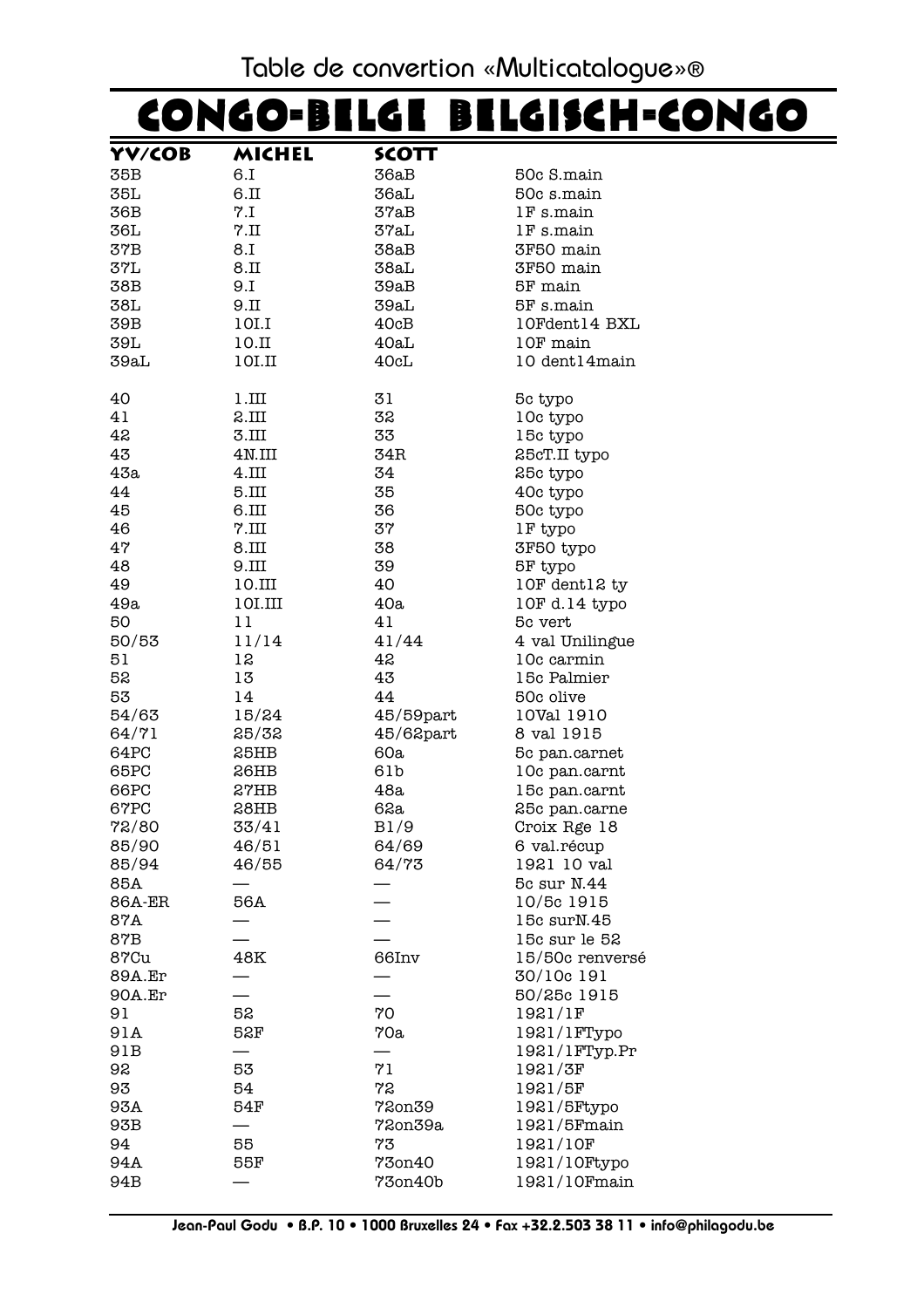## CONGO-BELGE BELGISCH-CONGO

| YV/COB             | MICHEL             | SCOTT             |                                         |
|--------------------|--------------------|-------------------|-----------------------------------------|
| 95.Cu              | 58K                | $74$ Inv          | renversé                                |
| 95/99              | 58/62              | 74/78             | 19225 val                               |
| 97a                |                    |                   | surch carmin                            |
| 98a                |                    |                   | ciel retouché                           |
| 99.Cu              | 62K                | $78$ Inv          | renversé                                |
| 100                | 56                 | 80                | 10/5c                                   |
| 100.Cu             | 56K                | 80a               | renversée                               |
| 100.Er             | 56U                | 80e               | 10c/N.54                                |
| 100/103            | 56/57+64/65        | 80/81+84/85       | surch BOMA                              |
| 100a               | 56b                | 80                | 10/5c carmin                            |
| 101                | 65                 | 84                | 10c/1F                                  |
| 101.Cu             | 65K                | 84b               | renversée                               |
| 102                | 57                 | 81                | 25/40c                                  |
| 102.Cu             | 57K                | 81a               | renversée                               |
| 102.Er             |                    | 81d               | 25c/n67                                 |
| 103                | 65                 | 85                | 25c/5F                                  |
| 104A/105A          | 63.I.II            | 86/87             | 025/30/10c                              |
| 104I/105I          | 63.I.II            | 86/87             | 025/30/10c                              |
| 106/117            | 66/77              | 88/111part        | 12 val                                  |
| 114                | 74                 | 103               | <b>1F POTERIE</b>                       |
| 115                | 75                 | 109               | <b>3F</b> rubber                        |
| 116                | 76                 | 110               | 5F Palm oil                             |
| 117                | 77                 | 111               | 10F Éléphant                            |
| 118/131            | 78/81+84/93        | 88/108part        | 14 val                                  |
| 122                | 86                 | 112               | 45c Buffle                              |
| 124                | 87                 | 113               | 60c buffle                              |
| 132/133            | 82/83              | B10/11            | $+25/25$                                |
| 134                | 94                 | 114               | 1,75/1,50                               |
| 135/149            | 95/109             | 115/129           | Stanley 15v                             |
| 150/158            | 110/118            | B12/20            | Goutte Lait                             |
| 159                | 121                | 136               | 40/35c vloors                           |
| 159/161A           |                    | 136/138+157       | 4 val surch                             |
| 160                | 123                | 137               | 50/45c buffle                           |
| 161                | 126                | 138               | 2F/1.75 Vloor                           |
| 161A               | 146                | 157               | 3,25/3Fvloors                           |
| 162                | 122                | 130               | 40/35c Stanle                           |
| 162/167            |                    | 130/135           | Stanley surch                           |
| 163                | 124                | 131               | $1.25/1F$ Stan                          |
| 164                | 125                | 132               | $2F/1.60$ Stan                          |
| 165                | 127                | 133               | 2F/1.75 Stan                            |
| 166                | 128                | 134               | 3,25/2.75Stan                           |
| 167                | 129                | 135               | 3,25/3,50Stan                           |
| 168/183            | 130/145+171/2      | 139/156           | 18val                                   |
| 173C               | 135MH              | 144b              | 50c carnet                              |
| 175C               | 137MH              | 146b              | 75c carnet                              |
| 177AC              | 171MH              | 149b              | 1,50 carnet                             |
| 177C               | 139MH              | 148a              | 1,25F carnet                            |
| 178A               | 172                | 151               | 2,50 OKAPI                              |
| 178AC              | 172MH              | 151b              | 2,50Fcarnet                             |
| 179                | 141                | 152               | 3,25 OKAPI                              |
| 184                | 156                | 158               | Albert Deuil                            |
| 185/191<br>192/193 | 157/163<br>165/166 | 159/165<br>B21/22 | 50 <sub>m</sub> annivers<br>+50c 4 Rois |
| 194/196            | 167/169            | B223/25           | R.Astrid                                |
| 196A               | 170                | 172               | 4,50 Parc Nat                           |
|                    |                    |                   |                                         |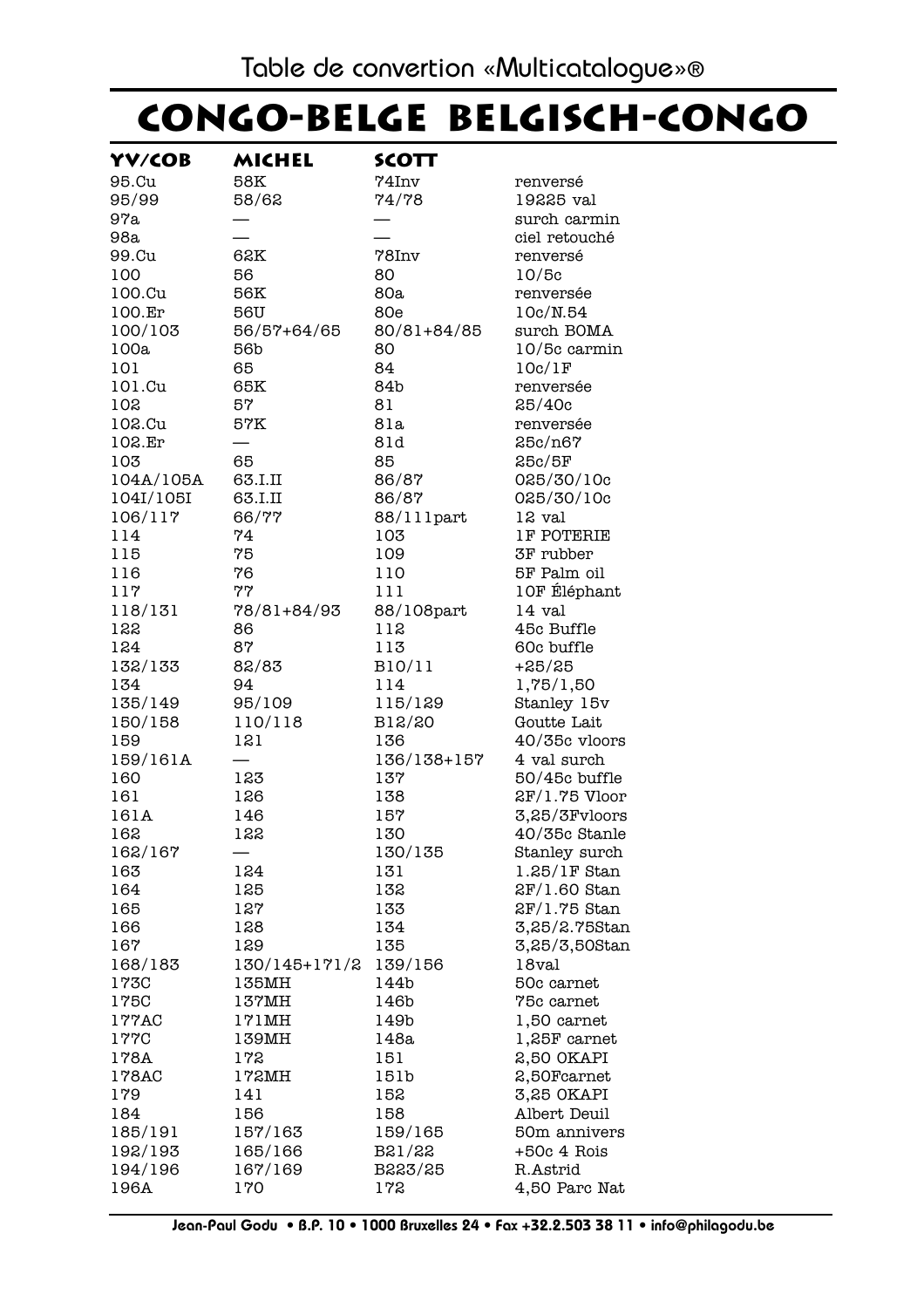# **Congo-Belge Belgisch-Congo Congo-Belge Belgisch-Congo**

| 55YV/COB  | MICHEL  | <b>SCOTT</b> |                                     |
|-----------|---------|--------------|-------------------------------------|
| 197/202   | 173/178 | 166/171      | Parc Nationaux                      |
| 203/208   | 179/184 | $B$ 26a/f    | Parc ex BF                          |
| 209/213   | 185/189 | B27/31       | Zoo                                 |
| 214/224   | 190/200 | 173/183      | Monument 11v                        |
| $225$ .cu | 202K    | 185a         | $75/1,75$ renv                      |
| 225/227   | 201/203 | 184/186      | 3 val surch                         |
| 226.Cu    | 201K    | 184a         | $5c/1,50$ renv                      |
| 227.Cu    | 203K    | 186b         | $2,50/2,40$ renv                    |
| 228/267   | 204/244 | 187/227      | 41 val                              |
| 247       | 205     | 226          | <b>50F</b>                          |
| 248       | 206     | 227          | 100F soldat                         |
| 268/269   | 246/247 | B32/33       | 10F+40F »V»                         |
| 270/273   | 248/251 | B34/37       | Croix Rouge                         |
| 270/73+RU |         |              | 8 val avec R-U                      |
| 272V1     | 250A    | B36Var       | Variété                             |
| 274/276   | 260/262 | 228/230      | Esclaves                            |
| 277/295   | 263/288 | 256          | 26v African.ART                     |
| 296       | 289     | 257          | Ch.de Fer                           |
| 297       | 290     | 258          | 75em UPU                            |
| 298/299   | 291/292 | 259/260      | Katanga                             |
| 300/301   | 293/294 | 261/262      | Lavigerie/Dhanis anti-esclavagistes |
| 302/323   | 295/316 | 263/284      | Fleurs 22v                          |
| 324       | 317     | 285          | St. François-Xavier                 |
| 325/326   | 318/319 | 286/287      | KIVU                                |
| 327/328   | 320/321 | 288/289      | Institut colonial                   |
| 329/336   | 322/329 | 290/297      | Voyage Royal 1955                   |
| 337/338   | 330/331 | 298/299      | Tourisme                            |
| 339/340   | 332/333 | B38/39       | Mozart                              |
| 341/343   | 334/336 | B40/42       | Croix Rouge                         |
| 344/349   | 337/342 | 300/305      | 5 rois                              |
| 350/361   | 343/354 | 306/317      | Animaux 12v.                        |
| 362/364   | 355/357 | 318/320      | Noël Madone                         |
| 365/366   | 358/359 | 321/322      | Coopération                         |
| 367/371   | 360/364 | B43/47       | Olympique                           |

Some issues after 1954 available on FDC Scarce (less than 500 made)

| <b>AERIENS</b>  | <b>LUFTPOST</b> | AIRMAIL            |                   |
|-----------------|-----------------|--------------------|-------------------|
| A1/4            | 42/45           | C1/4               | avions            |
| A5/6            | 119/120         | C5/6               | 15F et 30F av     |
| $A\frac{7}{15}$ | 147/155         | C7/15              | avion 9 val       |
| A8C             | 148MH           | C8a                | 1F av carnet      |
| A11C            | 151MH           | Clla               | 4F50 carnet       |
| A16/17          | 164+245         | C16/17             | avion surch       |
| A16Cu           | 245K            | C17a               | surch renv.       |
| <b>BLOC</b>     | <b>BLOK</b>     | M.S.               |                   |
| BF1             | BK1             | 17288              | Bloc Parc         |
| BF2             | BK2             | B <sub>26</sub> SS | <b>Bloc Parcs</b> |
| BF3/10          | BK3/10          | 193asoSS           | 8 petits ft       |
| BF3/10+RU       |                 |                    | 12 petits ft      |
| BF3/10+RU.UPU   |                 | BK.Aud.UPU         | Cadre UPU         |
|                 |                 |                    |                   |